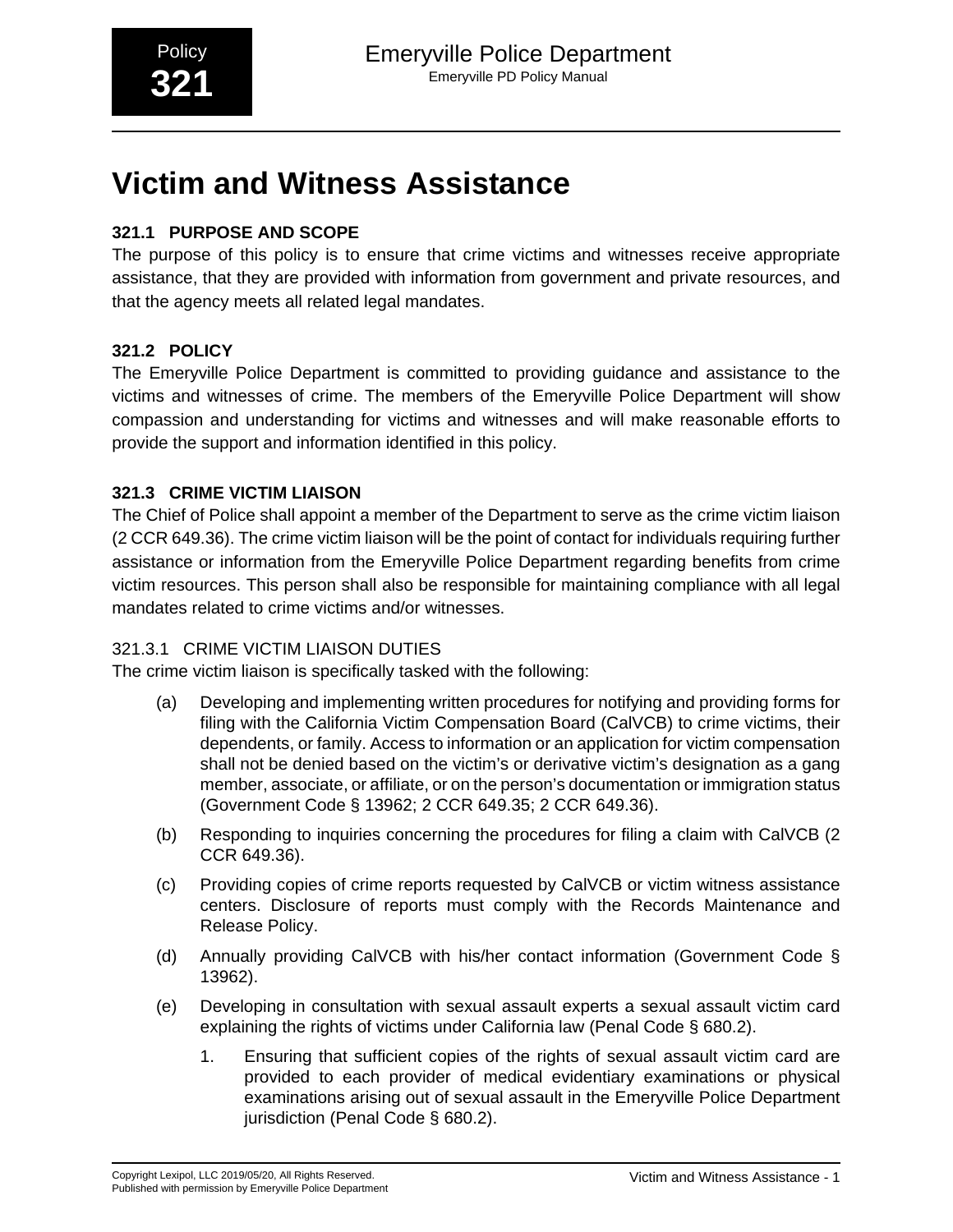# Emeryville Police Department

Emeryville PD Policy Manual

#### Victim and Witness Assistance

#### **321.4 CRIME VICTIMS**

Officers should provide all victims with the applicable victim information handouts.

Officers should never guarantee a victim's safety from future harm but may make practical safety suggestions to victims who express fear of future harm or retaliation. Officers should never guarantee that a person qualifies as a victim for the purpose of compensation or restitution but may direct him/her to the proper written department material or available victim resources.

#### 321.4.1 VICTIMS OF HUMAN TRAFFICKING

Officers investigating or receiving a report involving a victim of human trafficking shall inform the victim, or the victim's parent or guardian if the victim is a minor, that upon the request of the victim the names and images of the victim and his/her immediate family members may be withheld from becoming a matter of public record until the conclusion of the investigation or prosecution (Penal Code § 293).

#### **321.5 VICTIM INFORMATION**

The Professional Services and Standards Supervisor shall ensure that victim information handouts are available and current. These should include as appropriate:

- (a) Shelters and other community resources for victims of domestic violence.
- (b) Community resources for victims of sexual assault.
- (c) Assurance that sexual assault victims will not incur out-of-pocket expenses for forensic medical exams, and information about evidence collection, storage and preservation in sexual assault cases (34 USC § 10449; 34 USC § 20109; Penal Code § 13823.95(a)).
- (d) An explanation that victims of sexual assault who seek a medical evidentiary examination shall not be required to participate or agree to participate in the criminal justice system, either prior to the examination or at any other time (Penal Code § 13823.95(b)).
- (e) An advisement that a person who was arrested may be released on bond or some other form of release and that the victim should not rely upon an arrest as a guarantee of safety.
- (f) A clear explanation of relevant court orders and how they can be obtained.
- (g) Information regarding available compensation for qualifying victims of crime (Government Code § 13962).
- (h) VINE® information (Victim Information and Notification Everyday), including the telephone number and whether this free service is available to allow victims to check on an offender's custody status and to register for automatic notification when a person is released from jail.
- (i) Notice regarding U Visa and T Visa application processes.
- (j) Resources available for victims of identity theft.
- (k) A place for the officer's name, badge number and any applicable case or incident number.